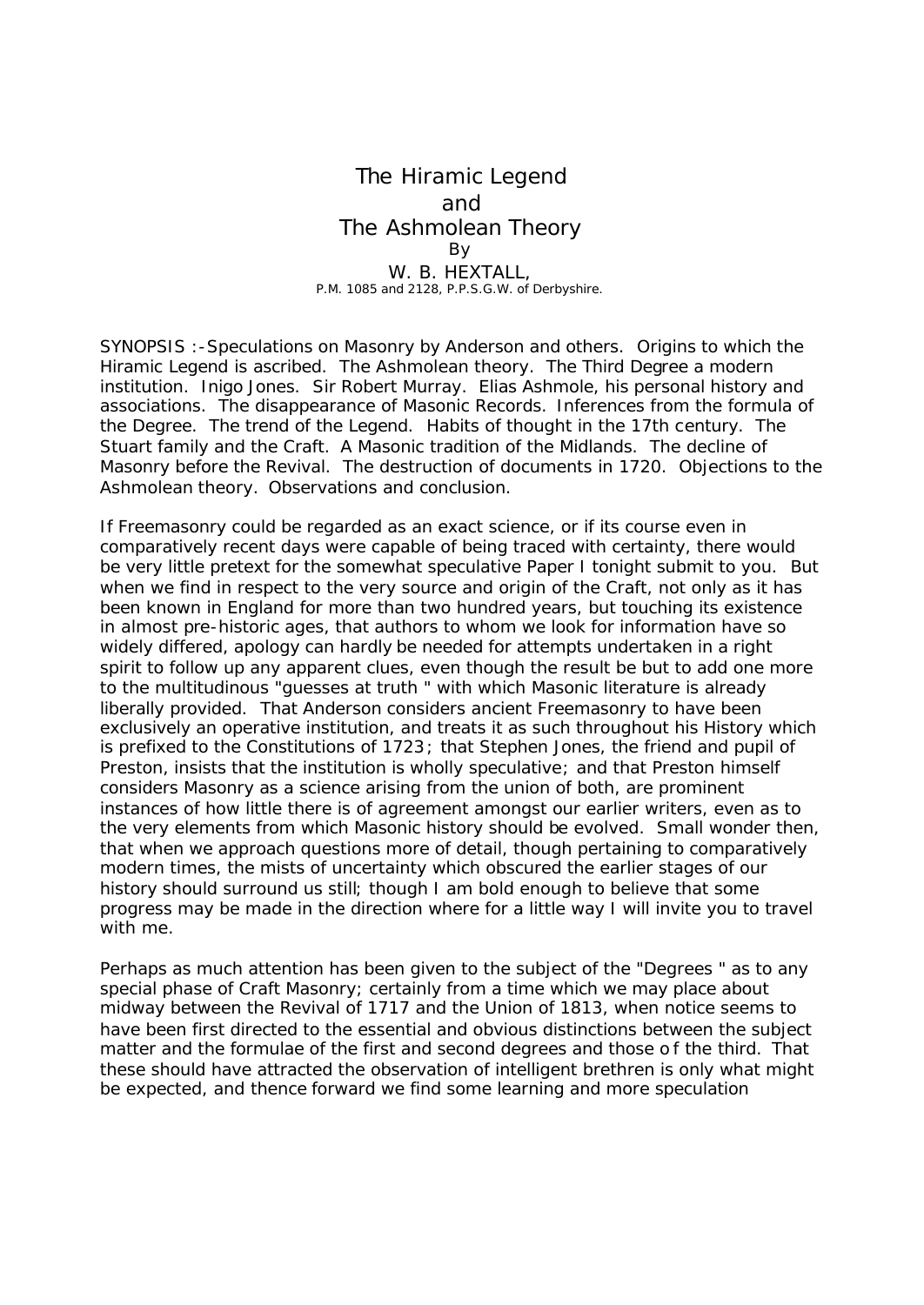directed to our subject of to-night, upon which the differences between the writers who have dealt with it are marked and singular.

To enumerate some of the conjectured origins and applications of the Legend which is given in the third degree; it has been attributed to :

- 1. The real and actual death of Hiram Abif. (Oliver's "Discrepancies of Freemasonry," p. 90.)
- 2. The Egyptian Legend of Osiris, figuring the kindred conditions of sleep and death. (Ibid.)
- 3. A purely astronomical allegory of the sun sinking into winter darkness at the autumnal equinox, and emerging into summer light at the vernal equinox. (Ibid.)
- 4. The expulsion of Adam from Paradise, and his re-admission after repentance. (Oliver's " Freemasons' Treasury," p. 295.)
- 5. The death of Abel at the hands of Cain; supporting this by the circumstance, that in one of the foreign Elu degrees, the name of the principal offender was stated to be Cain. (Ibid, p. 296.)
- 6. The entry of Noah into the Ark, coupled with an astronomical reference to the sun setting at night. ("Freemasons' Magazine," Vol. IV. (1858), p.264.)
- 7. The mourning of Joseph for his father Jacob. (Oliver's "Historical Landmarks of Freemasonry," Vol. I., p. 455*<sup>n</sup>* .)
- 8. An astronomical problem, showing the state of the heavens at the time the foundation-stone of the Temple of Solomon was laid. ("Notes on the Mysteries of Antiquity," by John Yarker, 1872, P. 114<sup>n</sup>.)
- 9. The addition of the legend after the Christian era, when Hiram Abif was intended to be a type of the death and resurrection of Christ. (Oliver's " Discrepancies of Freemasonry," p. go.)
- 10. The persecution of the Templars, the trial of the Knights, and the execution of the Grand Master early in the 14th century. (De Quincey's "Essay on the Rosicrucians and Freemasons.")
- 11. A political and historical reference to the violent death of King Charles I. (Oliver's " Discrepancies of Freemasonry," p. 90.)
- 12. Its invention by Oliver Cromwell; again citing the foreign Elu degrees, in one of which a conspirator's name was given "Romvel," said to be a corruption of the name Cromwell. (Oliver's " Freemason's Treasury.")
- 13. Its inclusion in a general application of the three Degrees to the three stages of human life, youth, manhood, and old age. (Oliver's " Historical Landmarks," Vol. I., p. 385*<sup>n</sup>* )
- 14. The entirely spiritual application given by Hutchinson in his "Spirit of Masonry" (1775), where he says - "The Master Mason represents a man under the Christian doctrine, saved from the grave of iniquity, and raised to the faith of salvation"; or to adopt the phrase of a more modern writer, "it indicated a moral death by sin and repentance by grace, and spiritually shadowed forth the doctrines of the resurrection of the body and the immortality of the soul." ("Legend of the Master Mason's Degree," by Thos. Pryer, F.S.A., in Freemason's Quarterly Review, 1850.)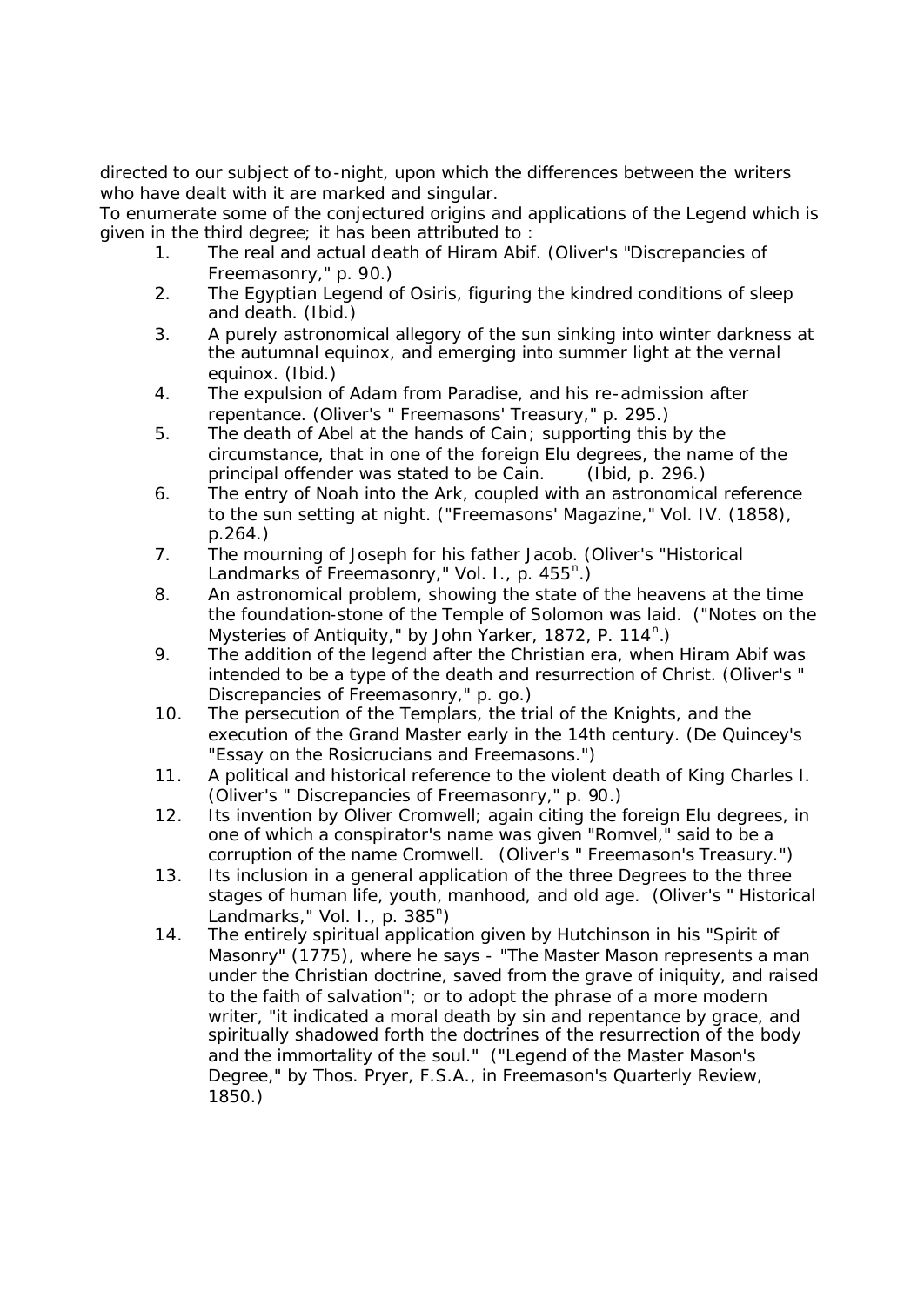It is with no disrespect to those who have subscribed to other views, that I would ask your attention to one of the above theories in particular, viz.: that having political reference to the death of King Charles I., generally known as the Ashmolean theory, because of the usual corollary, that it was invented by, or originated with, Elias Ashmole. And I trust that by linking up some of the occurrences of that period, and bringing upon the stage some of the actors who took part in them, we may at least attempt to focus the subject by the aid of lights, some of which, in their present application, may be new.

As to the number of Degrees which were known to the Craft previously to the Revival of 1717, there have been many controversies and much difference of opinion. This, however, has little to do with our present subject, and all I ask you to assume as a starting-point, is, that the Legend of Hiram Abif was known to members of the Craft for many years before the above date, and had been established as a portion of the Masonic ritual. It is true that Dr. Oliver, who had in his "Historical Landmarks" (1846), Vol. II., p. 169, implied that the Legend of the Third Degree existed, if not from the earliest times, certainly from the completion of King Solomon's Temple, in his "Freemasons' Treasury" (1863), p. 288, writes thus of the Revival of 1717,-"the name of the individual who attached the aphanism of Hiram Abif to Freemasonry has never been clearly ascertained, although it may fairly be presumed that Bros. Desaguliers and Anderson were prominent parties to it . . . and these two Brothers were publicly accused of manufacturing the degree, which they never denied." I am not disposed to join either in the indiscriminate praise with which Dr. Oliver's writings were at one time hailed, or in - as it seems to me- the undeserved obloquy which it is rather the fashion to cast upon them in these later days; where that author treats of matters with which he was acquainted personally, or by the oral tradition of his time, much assistance may be gained from him.

Before the period with which I propose to deal, a Fellow-craft was eligible as Warden or Master, and the Second Degree qualified a noble Brother for the Grand Mastership of England. Fellow-crafts and even Apprentices were members of Grand Lodge, the appellation "Master Mason" having to be earned by the actual Mastership of a Lodge, and the attainment of what was known as "The Master's part;" consisting of seven questions with very brief replies, which constituted the Third Lecture as it then was, being strictly confined to a Master in the Chair. I am not now concerned as to how far existing degrees were operative or speculative; it is more important to notice that no formal minute can be found of the Third Degree being worked earlier than 1724,[Bro. W. J. Hughan in The Freemason of Feb. 11, 1882. Vide also Gould's " Concise History of Freemosonry," 1903, PP. 304-324.] and that the first mention of the degree in the Constitutions occurs in those of 1723, where the word "Master" is used apparently in a sense different from that of Master of a Lodge.[Bro. W. J. Hughan in The Freemason of Feb. 11th, 1882.] It is somewhat curious that, both in the General Regulations of Grand Master Payne, which were approved in 1721 and published with Anderson's Constitutions in 1723, and also in Preston's "Remarks upon the Third Lecture," [Illustrations of Masonry," Bk. II., Sec. v.], the word "Chapter" is used as synonymous with " Lodge." The word "skirrit," too, appears in none of the older English Dictionaries in the sense in which Freemasons regard it, and this points to a modern use of that term.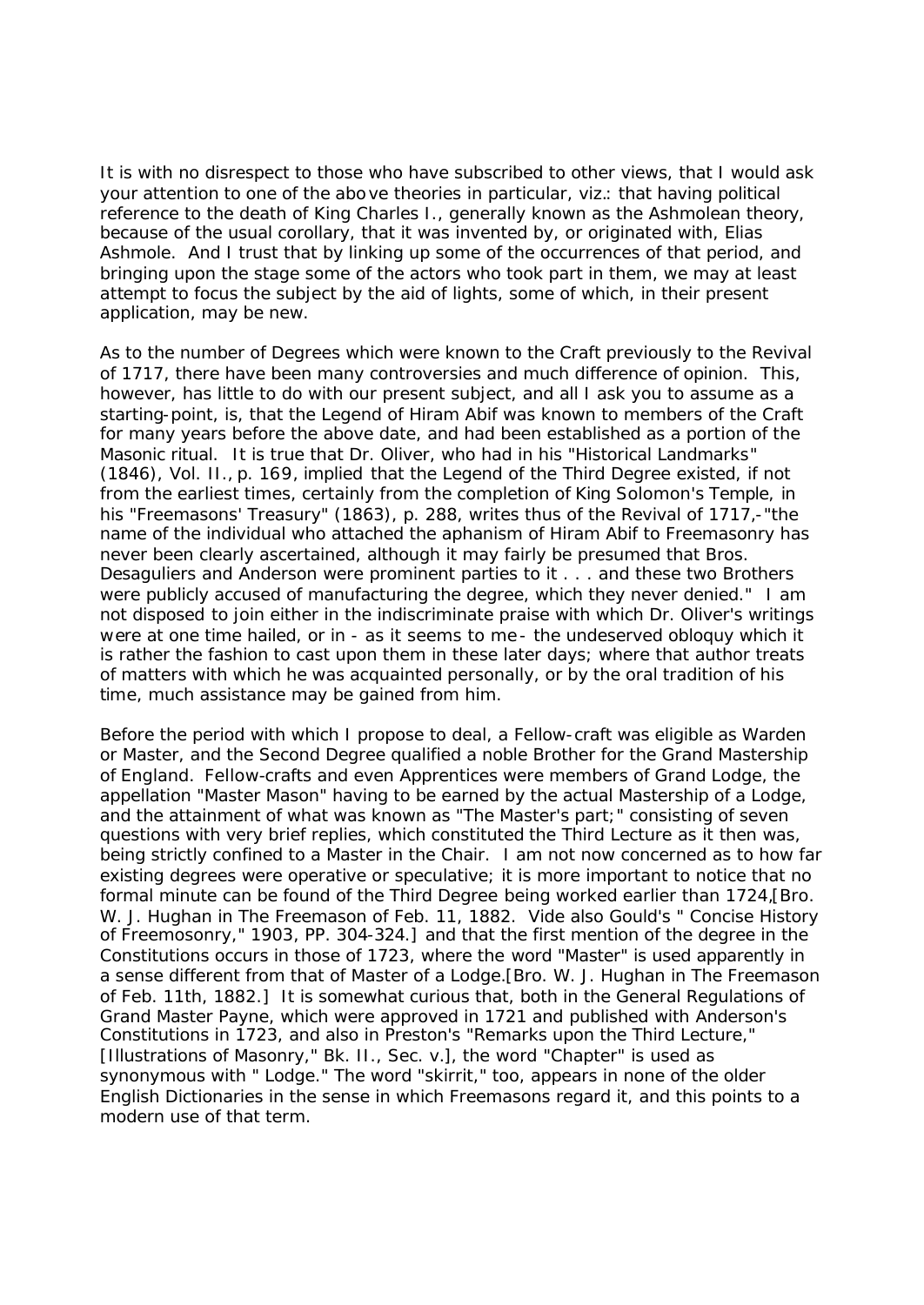I proceed, not without some anticipation of criticism, to the mention of Inigo Jones. In these days, when it appears almost a labour of love to shatter old and time honoured traditions, and it is impressed upon us that no convincing proof exists that either Inigo Jones or Sir Christopher Wren was a Freemason at all, it may be needful to make all due reservations, but for our present purpose I propose to take Masonic history in modern times pretty much as I find it, for I would be as little of an iconoclast as I can.

Inigo Jones, born in 1573, thirty years before James I. came to the throne of England, was appointed Surveyor or Master of Works to Prince Henry, then heir to the Crown, in 1616; later on Surveyor of Public Works and a Commissioner for repairing St. Paul's Cathedral; and until his death in 1652 was a firm adherent of the Stuart family. In January 1642 he followed his master King Charles I., when the latter left London after the Grand Remonstrance and the attempted arrest of the five Members, and he died ten years later, ruined in estate through his devotion to a fallen cause: the survivor by five years of Nicholas Stone, an English statuary of note, said to have been Warden under Inigo Jones, and to have written one of the old documents to the destruction of which I shall have to allude. Stone had been Master Mason and Architect at Windsor under Charles I., to whom he continued faithful. That a reputed Grand Master of our Craft, and his Warden, should be loyal to their patrons and friends can be no marvel, but some further significance may attach to the combination in the person of Inigo Jones of the headship of the Freemasons and steadfast fidelity to the Crown at that particular period.

It should not be forgotten, that in the troubles which preceded the actual Civil War, occurred the earliest recorded instance of the initiation of a non-operative Mason upon English soil. On May 20th, 1641, during the Scottish occupation of Newcastleon-Tyne, Robert Murray (or Moray), Quarter Master General to the army of Scotland, was admitted a member of the Lodge of St. Mary's Chapel, Edinburgh, by certain members of that Lodge, who thus acted without warrant or authority, the ceremony at Newcastle being afterwards reported to and ratified by the Lodge, as appears by its minutes.[Vide Gould's "History of Freemasonry," Vol. I, p. 409. Strachan's "Northumbrian Masonry," p. 41.] As one of the officiating members was John Mylne, Master Mason to Charles I., who had been made a Fellow-craft in 1633, there is here another indication of royalist tendencies, whilst it is matter of history that Robert Murray was knighted by King Charles in 1643, was a secret envoy in negociations between France and Scotland in the King's interest in 1645, and was throughout in the confidence of Charles and much in attendance upon him, until the King was surrendered by the Scots to the Parliament in January, 1647, when Murray went abroad, returning after the Restoration, when he became known as a founder of the Royal Society, and one of its earliest Presidents, dying in 1673. Eccleston's "Introduction to English Antiquities," (1847) says, that it was through Murray, then a private Secretary to Charles II., that the especial favour of the King was obtained for the Royal Society, whose charter was bestowed in 1662. Murray is described by Anthony à Wood, the antiquary and biographer, as "a most renowned chymist, and a great patron of the Rosie-Crucians."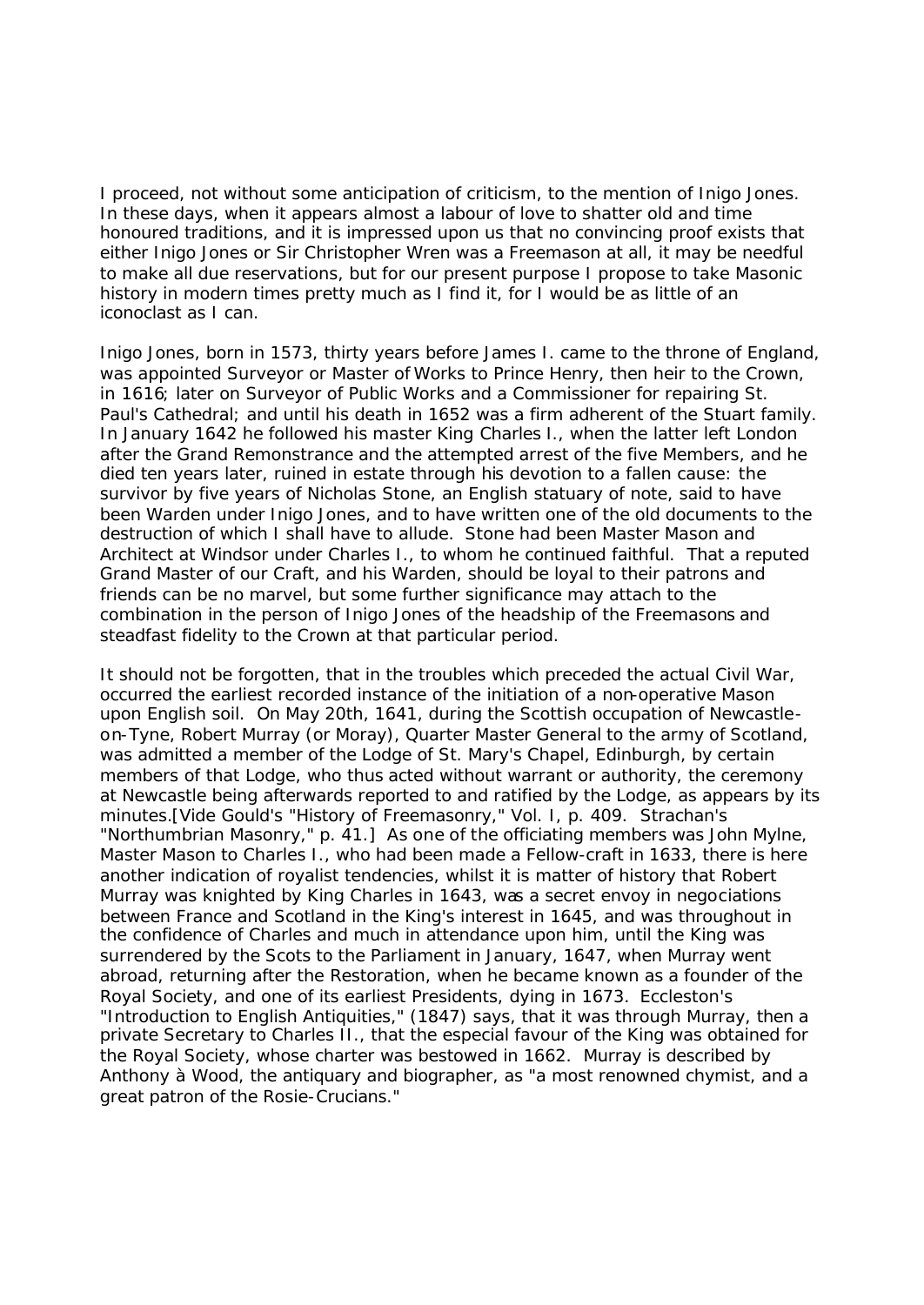The words I have last read apply in equal degree to one who must loom very largely in Masonic history, if to him the legend which is attached to the Third Degree, as we know it, is to be attributed, and who is, in any case, an interesting figure, from the well-known passages which have come down to us in his Diary, I mean Elias Ashmole. The material portions of these passages I will read.

"1646. Oct. 16th, 4-30 P.M.-I was made a Free Mason at Warrington, Lancashire, with Coll. Henry Mainwaring of Karincham in Cheshire. The names of those that were then of the Lodge (were) Mr. Rich Penket, Warden, etc., etc."

And nearly thirty-six years later,

"March, 1682.

"10:-About 5 p.m. I recd. a Sumons to appr at a Lodge to be held the next day, at Masons Hall London.

"11:-Accordingly I went and about Noone were admitted into the Fellowship of Free Masons.

(Six gentlemen whom he names.)

"I was the Senior Fellow among them (it being 35 years since I was admitted)."

Born at Lichfield in 1617, Elias Ashmole in his life of seventy-five years, played many parts, and knew and had dealings with many men of note. The early part of his career was passed at a time when the old searchings after the philosopher's stone, and the beliefs in alchemy and astrology; though gradually losing hold, had appreciable influence with men of reputed science, and certainly of great intelligence and learning: indeed, the years in which Ashmole lived saw the transition from the speculations of the alchemist to the scientific data of the natural philosopher. It has been said, that Ashmole was almost the last man in England who publicly claimed to be a Rosicrucian, then an object of popular disfavour; and it is certain that, throughout his life, he was attracted by the companionship of those in whose pursuits and pretensions mysticism played a prominent part.

His military career was short, and spent in the service of King Charles; he is known to have been so employed at Oxford and Worcester, and on the surrender of the latter city to the Parliament in 1646 he retired into Cheshire, just outside which County, at Warrington, his initiation took place in October, 1646, he being then on the eve of departure for London, where we find him later in the same month, and where he soon began to associate with men of standing and position, as well as of mere notoriety, as appears from the references to his name in the Diaries of Samuel Pepys and John Evelyn. Amongst these passages in Pepy's Diary are the following:

"1660, Oct. 24.-To Mr. Lilly's, with Mr. Spong, there being a clubb tonight amongst his friends. Among the rest, Esquire Ashmole, who I found was a very ingenious gentleman. With him we two sang afterwards in Mr. Lilly's study."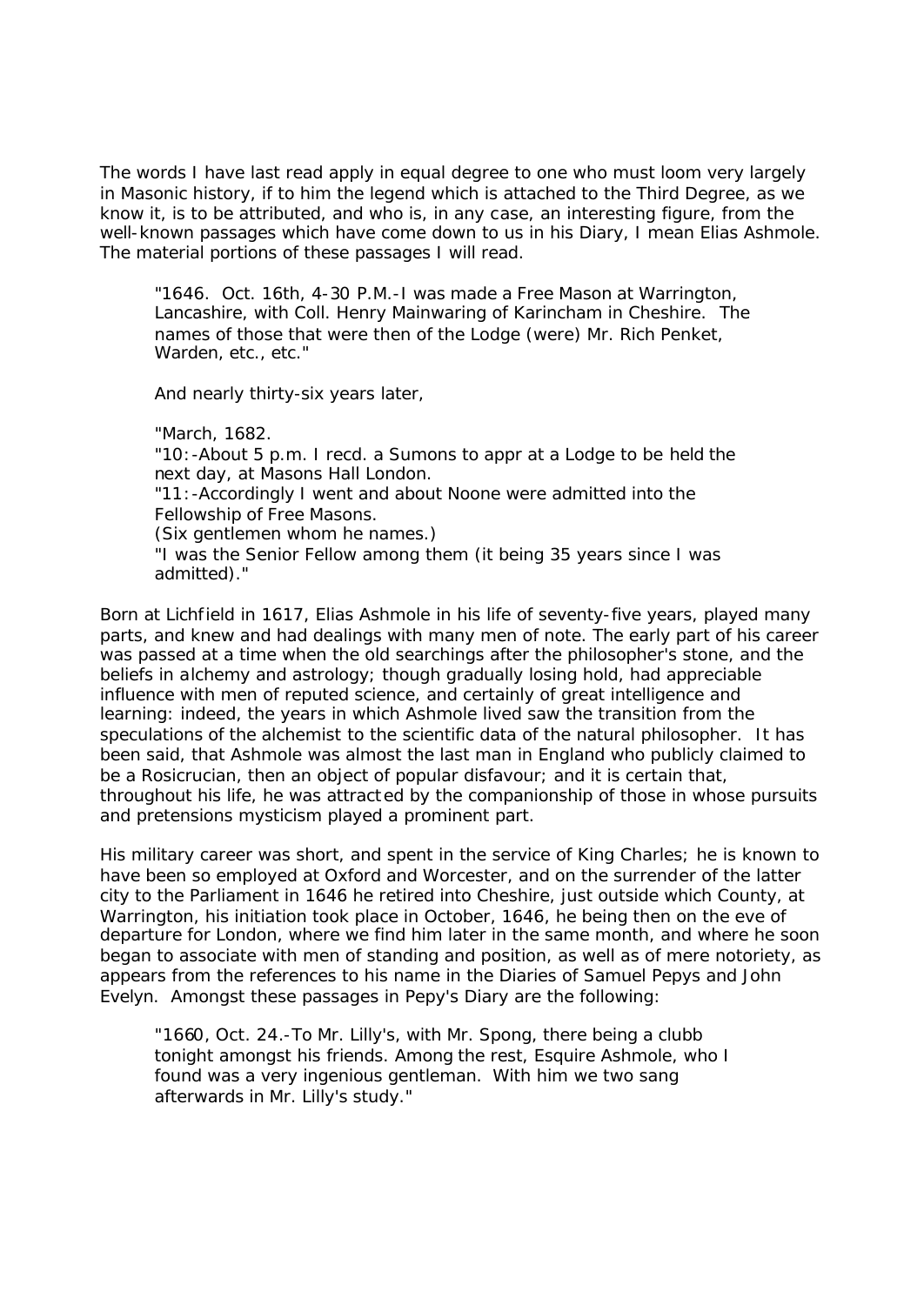"1661, May 23.-To my Lord Mayor's . . . At table I had very good discourse with Mr. Ashmole, where he did assure me that frogs and many insects do often fall from the sky, ready formed."

In the Diary of John Evelyn, Ashmole is incidentally mentioned as cataloguing the Tradescant collections at Lambeth in 1657-8, and contemplating the gift which he afterwards made of these to the University of Oxford : and nearly twenty years later Evelyn writes of him:

"1677, July 23. Went to see Mr. Elias Ashmole's library and curiosities at Lambeth. He has divers manuscripts, but most of them astrological, to which study he is addicted: tho' I believe not learned, but very industrious, as his History of the Order of the Garter proves."

Both Pepys and Evelyn were on terms of friendship with Sir Robert Murray, whom Evelyn styles "that excellent person and philosopher," and at whose death in 1673 he writes, "my deare and excellent friend, that good man and accomplish'd gentleman, Sir Robert Murray, Secretary of Scotland. He was buried by order of his Majesty in Westminster Abbey."

I may not linger with these Diarists, but we learn from them that Ashmole shared their acquaintance with Sir Robert Boyle, Sir Thomas Browne of Norwich, the author of "Religio Medici," Flamstead the Astronomer, and William Lilly- the Astrologer; whilst in "The Compleat Angler" Isaak Walton alludes to Ashmole as "my friend." To Sir Thomas Browne I must refer again, but of William Lilly I will say something here.

Born at Diseworth, Leicestershire, in 1602, and educated at the Grammar School of Ashby de la Zouch, where good Arthur Hildersham was then the Vicar, Lilly practised in London as an astrologer and diviner, and was on intimate terms with Ashmole, who became his patron, and in 1670 procured for him a license to practise surgery at Hersham, Surrey, where he died in 1681, Ashmole erecting a monument to him, and purchasing his books and manuscripts. From passages in Lilly's "History of his Life and Times," which he dedicated to Ashmole, it would appear that the latter's astrological acquirements were sufficiently advanced to enable him to lay schemes for nativities in 1647,[Edition of 1822, pp. 131 and 137.] so that Ashmole must have been conversant with occult studies at the time of his being made a Freemason in 1646; and in his own Diary Ashmole records that in 1653 Backhouse, almost the last of the Alchemists, imparted to him "the true matter of the philosopher's stone," which he had bequeathed to him as a legacy. We know also from his Diary, that Ashmole frequently attended the annual "Astrologer's Feast," at which he served the office of Steward.

At the Restoration, Ashmole was appointed Windsor Herald, and later on declined the highest armorial office of Garter King at Arms, though his influence procured it for his father-in-law, Sir William Dugdale. He died in 1692, aged 75, having fifteen years before presented his collections to the University of Oxford. A recent writer upon him, Dr. Richard Garnett, in "The Dictionary of National Biography," says,[Vol. II. (1885), p. 174.] "Ashmole was no ordinary man; his industry was most exemplary;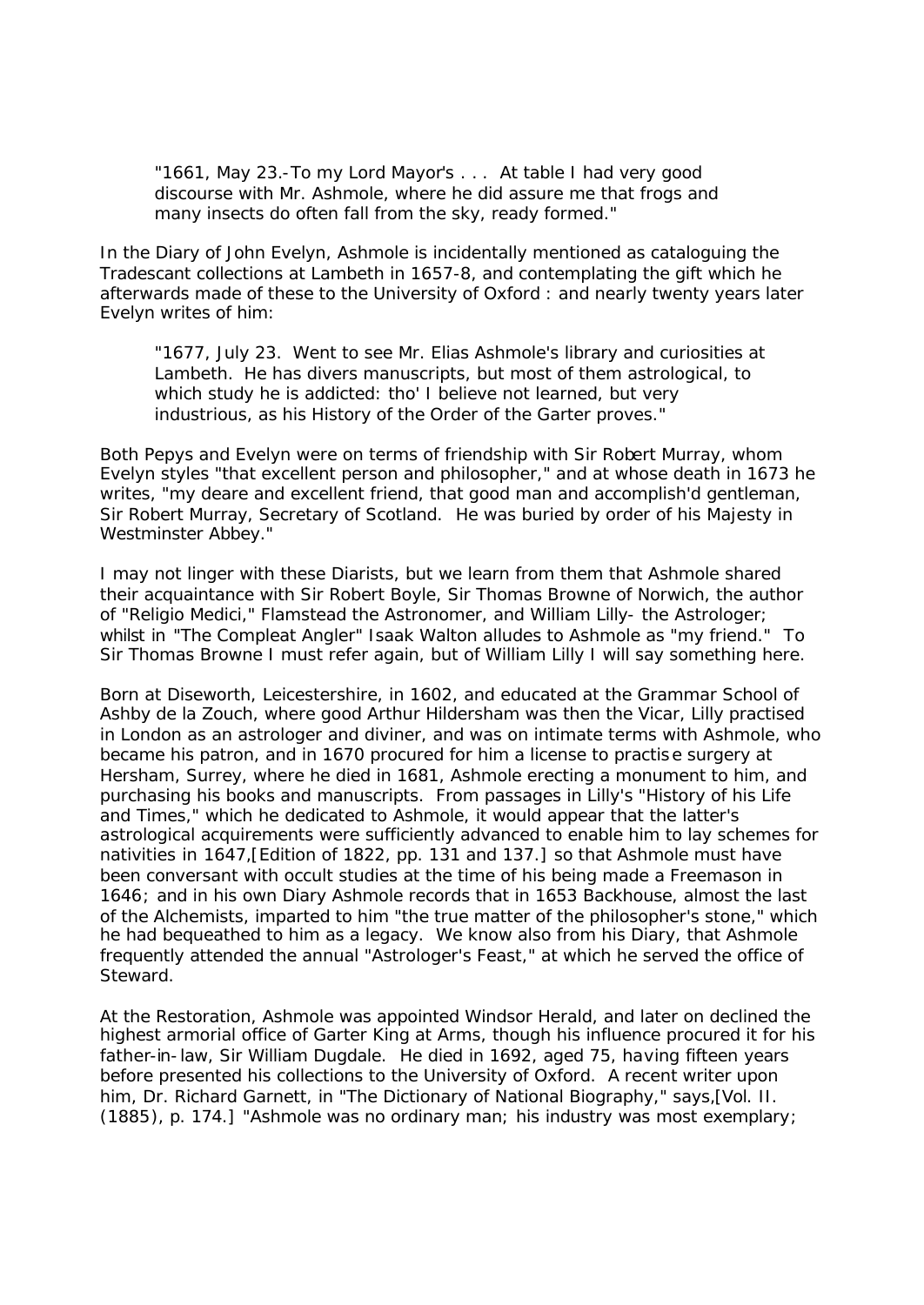he was disinterestedly attached to the pursuit of knowledge, and his antiquarian researches, at all events, were guided by great good sense. His addiction to astrology was no mark of weakness of judgment in that age; he can hardly have been more attached to it than Dryden or Shaftesbury, but he had more leisure for the pursuit. Alchemy he seems to have quietly dropped."

Ashmole is said to have projected a history of Freemasonry, and it appears from Preston's "Illustrations," that Dr. Knipe of Christ Church College, Oxford, had seen the collection which he had made for that purpose. We can only surmise how far these might have elucidated questions which engage us at this moment, and regret that we are deprived of the advantage they would have afforded. Much uncertainty attends the fate of these manuscripts: there is nothing to show that they were lost in a fire which destroyed Ashmole's medals and many of his printed books in 1679; and one suggestion that has been made is that their total disappearance may well be connected with the incident of 1720, when we are told that several valuable manuscripts concerning the Lodges, regulations, charges, secrets and usages of Masons (particularly one written by Mr. Nicholas Stone, the Warden under Inigo Jones) were too hastily burned by some scrupulous Brothers. It may not be Very important, but the passage regarding this in Preston's "Illustrations of Masonry" (Book IV., Sec. VI.) has been somewhat altered in its wording since the earlier editions. In any case, the destruction followed a request by the Grand Master that any old writings or records concerning the fraternity, to show the usages of ancient times, should be brought to the Grand Lodge. In this connection it is also much to be regretted, that the mass of materials known to have been collected by Bro. William Preston, when Deputy Grand Secretary, should never have become available for our historical purposes: the supposition is that they were withheld in consequence of Noorthouck's edition of the Constitutions superseding the history for which Preston's preparations had been made, and that, indeed, this was one real, though indirect, cause which led up to the dispute between Grand Lodge and the Lodge of Antiquity, which occurred in 1779 and lasted for eleven years. Enquiry after Preston's vanished material, made in 1866,["The Masonic Press," 1866, p. 174.] produced no result, but it is fairly clear that Preston became possessed of a good deal of matter, which has never been included in his well-known "Illustrations of Masonry." Of the destruction of documents in 1720 I have more to say later on.

I will now ask you to notice, how far the form and character of the Hiramic Legend of the Third Degree coincide with the thrilling events which happened between the years 1645 and 1619, covering the date of Ashmole's admission into the Craft, and whether indications can be perceived of tendencies to identify the death of King Charles I., and the restoration of his son to the throne, with a descent into the grave and subsequent revivification.

In January 1642 the King quitted London; in August he set up the royal standard at Nottingham; the indecisive battle at Edge Hill had been followed by other engagements, which preceded the crushing defeat at Naseby in June 1645; and in May 1646 the King placed himself under the protection of the Scots. October 1646, when Ashmole was initiated at Warrington, witnessed almost the darkest moments of the royal cause: not many days after, Fairfax, having reduced all the King's garrisons,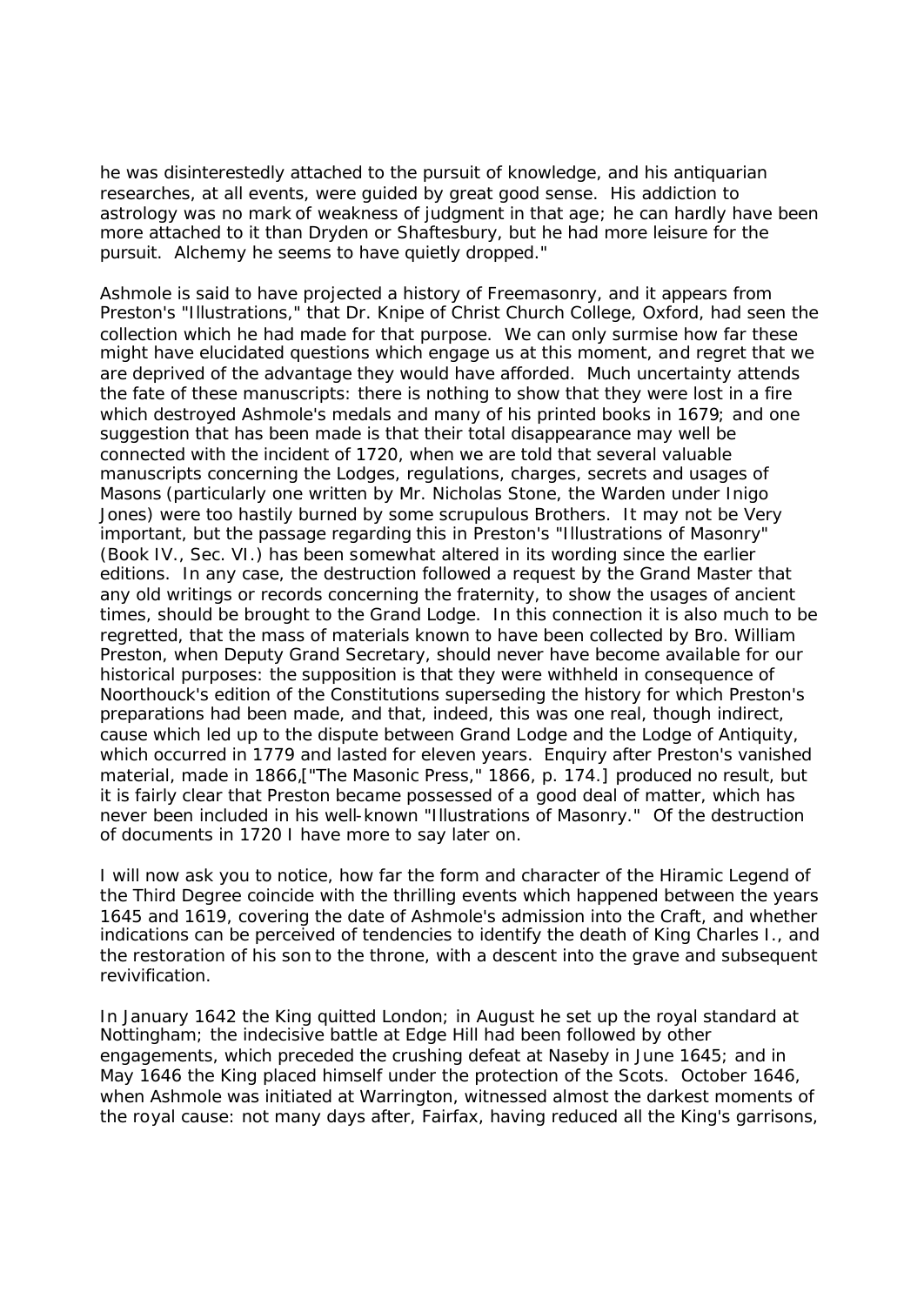entered London in triumph; and until Charles met his death at Whitehall on January 30th, 1649, the gloom remained unbroken. From the passage in Ashmole's Diary, we know that his fellow initiate was Colonel Henry Mainwaring, a Cheshire Royalist, whose sister Ashmole afterwards married. Cheshire was strongly royalist in its sympathies, and a few months earlier the battle of Rowton Heath, at which the King was defeated, had been fought within its borders. Modern writers regard the Warrington Lodge as being at that time in great part, if not wholly, a speculative body. If the Legend in fact had its origin at the period of which I speak, it would probably take its rise soon after the execution of the King; and it is difficult to conceive a more forcible or appropriate allegory than is afforded in the formula and ritual which we know.

The language of symbolism has at all times been pre-eminently utilised for purposes of concealment, and in every age, in the ancient religious mysteries of all countries, an inclination is found to utilise death and a revivification, as symbols by which to appeal to the popular imagination, and inculcate impressive and abiding lessons. Numbers of such instances are collected in a curious old book "The Resurrection of the Body asserted; from the traditions of the Heathen, the ancient Jews, and the Primitive Church," by the Rev. Humphrey Hody (1694), where the author ranges from the Pythagoreans and Platonists to the Chinese and natives of New Guinea, for his examples. We find, too, in many lands legends of a King or warrior laid to sleep, yet to rise again; such as that of our British King Arthur, of whom Tennyson writes, in his "Idylls of the King,"

"He passes to be King among the dead, And after healing of his grievous wound He comes again."

And in the ancient Druidical initiations a scenic death and revival is said to have been included, and to be referred to in the poems of the Welsh Bard Taliesin.["Historical Landmarks," Vol. 11., p. 163<sup>n</sup>.] So that the adherents of the royal cause, searching for an object-lesson which should be at once plain and clear to those regarding it from a communicated point of view, and calculated to remind them in the strongest manner possible of the murder of their King, and of events to be striven for in the future, might well adopt a symbolism by no means unfamiliar to educated men, and capable of being enforced by the media both of sight and sound. And it may be that some echo of the sound is perceptible, in the words of the official form of Prayer to be used yearly upon the 30th of January, being the day of the Martyrdom of the Blessed King Charles the First, which had its place as one of the "State Services " in the Common Prayer Book from 1662 to 189; "though . . . thou didst suffer King Charles the First as this day to fall into the hands of violent and bloodthirsty men, and barbarously to be murdered by them, yet . . . did'st miraculously preserve the undoubted heir of his Crowns, . . . and did'st bring him back . . . to sit upon the throne of his Father." It will not be forgotten, too, that to each of the Stuart monarchs was attributed the power to cure the King's evil by "touching," for which a special form of service was provided; and that this practice of "touching " continued until the reign of Queen Anne, almost the last occasion of its exercise by her being, in 1712, upon a child of two and a half years who afterwards became known as Dr.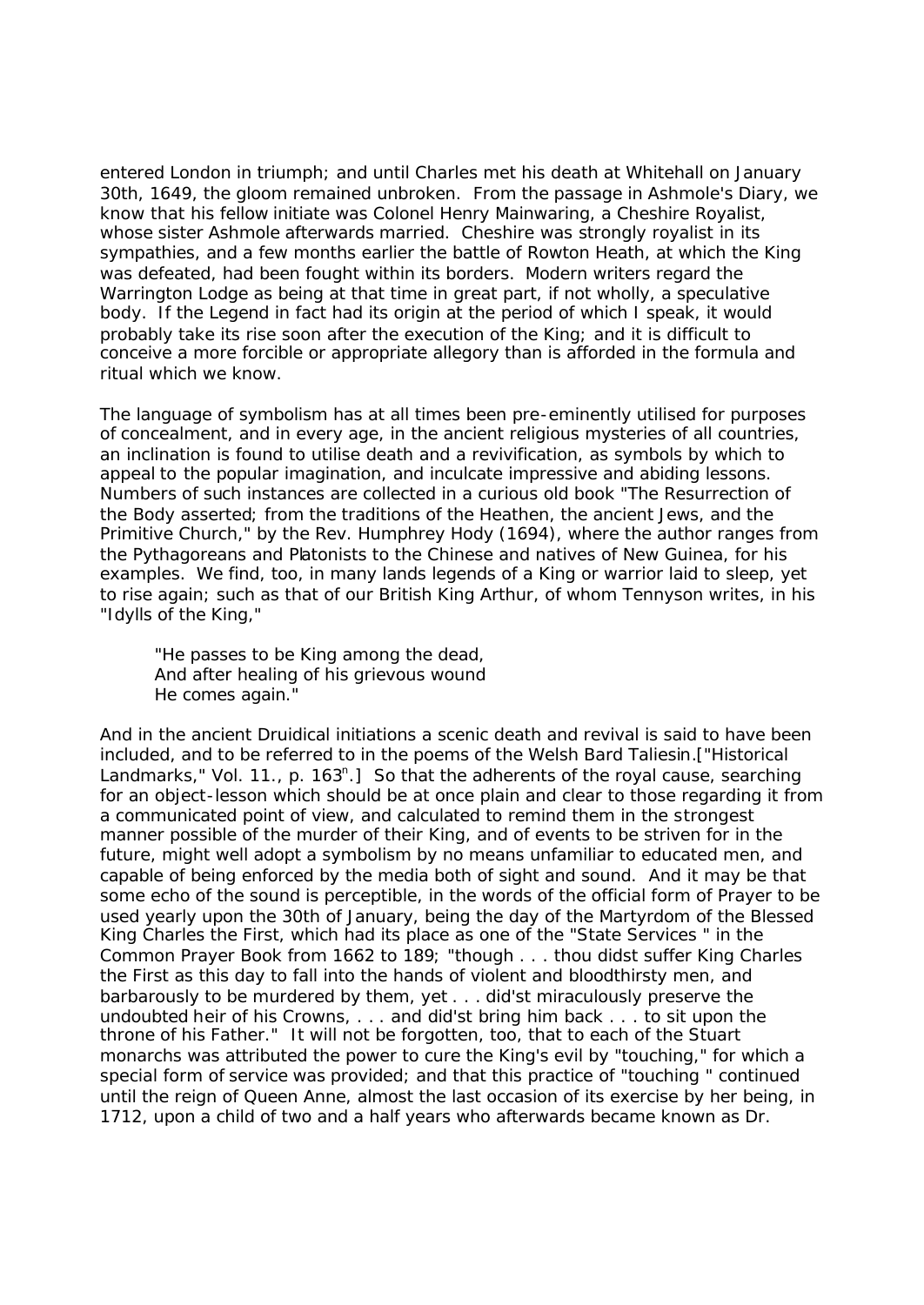Samuel Johnson; and though this topic may seem some way from our subject, it serves to emphasise the more than ordinary veneration that was accorded to the sovereigns of that dynasty, and the unspeakable abhorrence with which the violent death of the first Charles was widely viewed.

One important feature of such a ritual as that we are considering, would be the facility with which its real signification might be concealed from a spectator when desirable, and only a colourless or abstruse meaning given to it; and as bearing upon this we may remember that it was the recognised habit for authors and others in that age to employ intentional and studied obscurities of meaning, which often amounted to duplicity, either positive or by implication, and that this frequently extended to actions as well as words. It may not be surprising to find Lilly, the astrologer, of whom I have before spoken, writing in his Diary,[Edition of 1822, p. 107] "I engaged body and soul in the cause of Parliament, but still with much affection to his Majesty's person and unto monarchy, which I have ever loved and approved beyond any government whatever; "but it seems strange indeed to us at the present day, that Sir Thomas Browne - of whom Thomas Carlyle's recorded opinion is, "He must have been a good man"[Diary, Dec. 3, 1826] - should write in his " Religio Medici," "I have one common or authentic philosophy I learned in the schools, whereby I discourse and satisfy the reason of other men; another more reserved, and drawn from experience, whereby I content my own"; or, as one of his Editors[J.A. St. Hohn, edition of 1838.] paraphrases it, "He had, like some ancient philosophers, an esoteric and esoteric doctrine; one opinion for the public and the other for himself." And the more fully we can realise methods that were in vogue and approved at the period, the better will be our chance of correctly appreciating the data with which we have to deal, and of drawing inferences, which not only will be far from violating probability, but may enable us to approach more nearly to actual truth, than perhaps we have accustomed ourselves to think.

Another element not by any means to be overlooked, is the personal connection of the royal Stuart family with, and the predilection of its members for, Freemasonry. Whether either James I. or Charles I. was himself a member of the Craft appears greatly uncertain. Anderson's "History and Constitutions" of 1723, and the Master's and Warden's Songs printed at the end of that book, include both monarchs in the Craft, and, with somewhat less of confidence, Charles II.; but the Dublin edition of 1730 is silent as to the first and second Charles. I have found some reference to the question in "Notes and Queries," for 1869,[Fourth Series, IV., p. 136] where a Masonic Correspondent affirms, that King James I., whilst residing at Stirling, had patronised a Lodge which met there in the old abbey. It is traditionally said in Scotland, that James granted the office of warden in 1590, whilst he was yet King James VI. of Scotland and that he was personally inclined to the occult studies then prevalent appears by his authorship of the well known book on Demonology. The same contributor to " Notes and Queries " further states, [Fourth Series, IV., p. 137] that he had been informed by a brother Freemason, whom he names, and who was then living, that the latter had himself seen letters written by King Charles I. on the subject of Freemasonry. Preston and Dr. Oliver both assert that Charles II. was of the Craft; Preston stating that he was received into the Order during his exile, whilst Oliver in his "Historical Landmarks " [Vol II., p. 29] says, that in a foreign degree the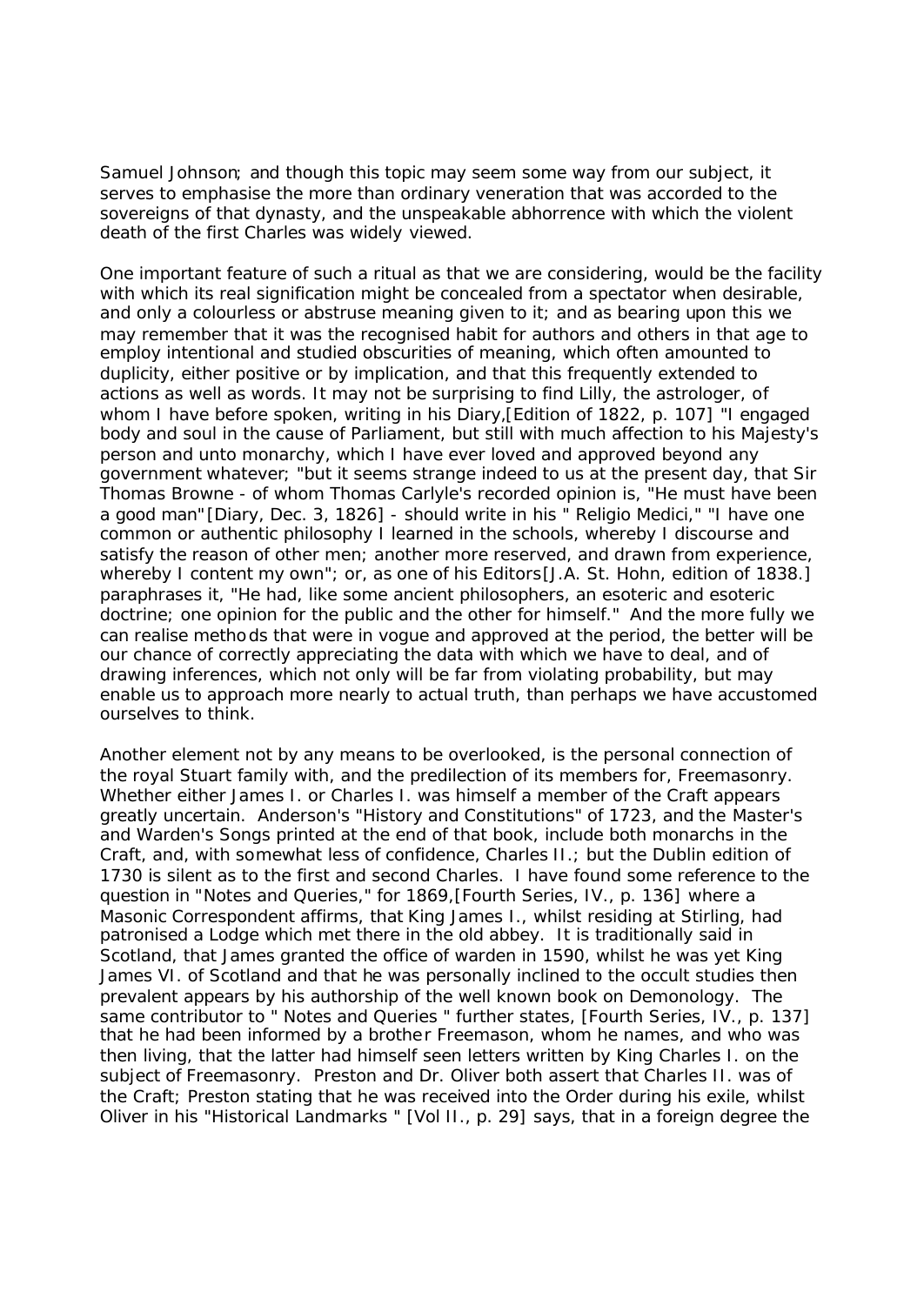question was asked "What does Jackson signify?" - the true meaning of Jackson being "Jack's Son or Jacque's Son," the son of the exiled King: and it elsewhere appears, that in a continental ritual known as the Hiram Legend, Maitre Jacques, a colleague of Hiram's, was assassinated by five blows from a dagger, placed in a tomb, and covered with a bier.

Personally, all I am probably justified in saying is, that such indications as can be found, point to the circumstance that Freemasonry was known to, and was not regarded unfavourably by, the Stuart Kings; and that it is not improbable some association between the King and the Craft existed even then. The statement has been made, in apparently positive terms, that to the initiation in the Craft of General Monk, his conversion to the royal cause, and the active part he took in the Restoration of Charles II, are to be attributed; [Freemason's Quarterly Magazine," 1853, p. 651.] but this I give simply as I find it. If such could be proved, it would be an important addition to our subject.

 The descendants of the reigning Stuarts were certainly well-disposed to the Craft, and in the interests of the Old Pretender, the Chevalier Ramsey laboured to foster and multiply degrees in France, where it is said that the so-called higher degrees were at one time known as "Stuart Masonry." The Young Pretender, Charles Edward Stuart, is stated to have been elected Grand Master of the Scottish Order of the Temple early in 1745, and to have granted a Charter in that year to a French Chapter of Rosicrucian Freemasons at Arras. What will be more locally interesting to us is an assertion which appeared in "Notes and Queries" some thirty-five years ago, from the pen of a non-Masonic antiquarian of repute, Mr. John Sleigh, author of "The History 0f Leek," etc., that, " the original warrant 0f the Derbyshire Lodge of Ancient Freemasons, whose headquarters are at Longnor, was signed by Charles Edward as Grand Master, when at Derby in December 1745, but was exchanged for an English warrant at the Union in 1813." [Fourth Series, III., 533, and IV., 66.] This information had been given to Mr. Sleigh many years before by an old member of the Lodge, whose personal recollection went back before the Union, so that the tradition may be taken to have had a genuine existence; and in the "Freemasons' Magazine" for 1859, [Vol. VI., 1859, p. 1017.] I find the Longnor Lodge referred to in precise terms as dating from 1752. Our Masonic records only suffice to show that a Lodge called "The Derbyshire Lodge" was constituted at Buxton in 1810 (taking its number, 165, from an Atholl Lodge in London, which had surrendered its warrant so long before as 1776), and was removed to Longnor, in the adjoining province of Staffordshire, in 1842, remaining there until it was erased from the roll, in default of returns, in 1866.[Lane's "Masonic Records"; Gould's "Atholl Lodges."] It is matter of history that the Young Pretender, in the course of his southward march to Derby in 1745, as well as on his retreat thence to the north, moved with his army through part of Staffordshire; and in view of his anxiety to attach followers to his cause in a more or less hostile country, this tradition may not be wholly without foundation the more so, when taken in conjunction with the passages in Plot's "History Of Staffordshire," as to the prevalence of Freemasonry amongst the Staffordshire moorlands, in the neighbourhood of which Longnor is situated.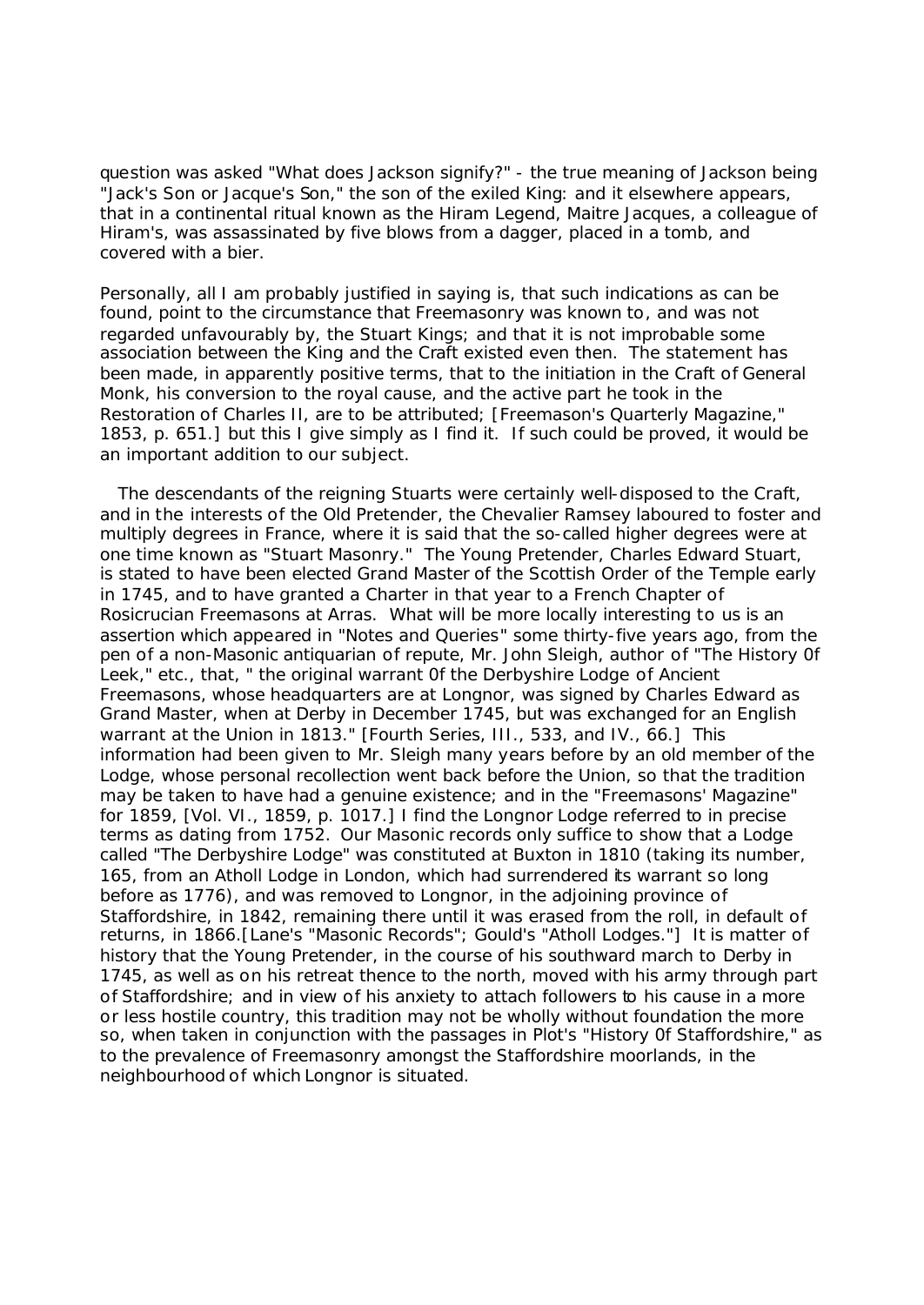I have said that King Charles II. had been admitted into the Craft whilst an exile on the Continent, and after the Restoration we find Ashmole held in much honour at Court, and given offices and emoluments which seem more than adequate, if only his literary labours were the subject of reward. But if the part he took in Freemasonry had been in truth directed to the placing of Charles upon the throne, then his advancement may be very naturally and easily accounted for. Anderson says that Charles II. neglected the Craft after his restoration, whilst Preston asserts that Masonry began to revive under his patronage; and here again our professed historians differ. We may, however, infer that between the death of Charles I. in 1649 and the Restoration in 1660, Masonry in England would be carried on as secretly as possible, and we know that the exiled heir to the crown was in constant communication with his partisans in this country: the question is, whether Freemasonry was not at that period so reconstructed, as to admit a new class of members into the operative degrees, and the Legend of Hiram Abif introduced into it, so as to furnish an easy application to the crisis and the times. It will not have escaped your observation, that the Third Degree neither proposes nor suggests any object of pursuit, at all related to those of the operative fraternity, to whose degrees it has become a continuation merely, and not a sequence.

Our historians agree in asserting, but make little or no attempt to account for, the decline in Freemasonry which preceded the revival of 1717. What I venture to suggest as extremely probable is this, -- the Lodges which, in the reign of James I. and the early years of that of Charles I., were really schools of instruction for operative Masons, had in the years which followed become permeated with political meanings and designs, though these were probably still concealed from many of the members. The inevitable consequence of the Civil War had been to dislocate the ordinary trade and industries of the country, and cause the operative Masons to decrease in number as a result of the prevailing depression; whilst, on the other hand, the object of the new school of speculative Freemasons had been attained by the restoration of Charles II. Their warfare was accomplished, and as the old mystic Royalists died away, their places in the Craft were left unfilled, because the aims and purposes for which they worked had been effected: though the ritual which had come into existence still remained, the spirit which promulgated it had by now ceased to animate it, and this would become more and more apparent as the years rolled by after the Restoration, and the eighteenth century began to dawn.

Elias Ashmole died in 1692, only twenty-five years before the Revival of 1717. He was a contemporary and friend of Sir Christopher Wren, who himself lived till 1723. Shortly before Ashmole's death had been published Robert Plot's "History of Staffordshire," containing the passages to which I have referred, described in Gould's "History of Freemasonry" [Vol. II., P. 166.] as "the fullest picture of Freemasonry which preceded the era of Grand Lodges which has come down to us in contemporary writings." It would be interesting if we could learn the reason of the apparent contempt with which Plot writes of the Craft. At that time, any design for assisting the Stuarts was at any rate in abeyance, for James II. was on the throne, and, even if the Revolution of 1688 could be foreseen, no change from a Stuart dynasty was necessarily involved. Ashmole was the friend and patron of Dr. Plot, whilst both Ashmole and Sir Christopher Wren were subscribers to his book; and though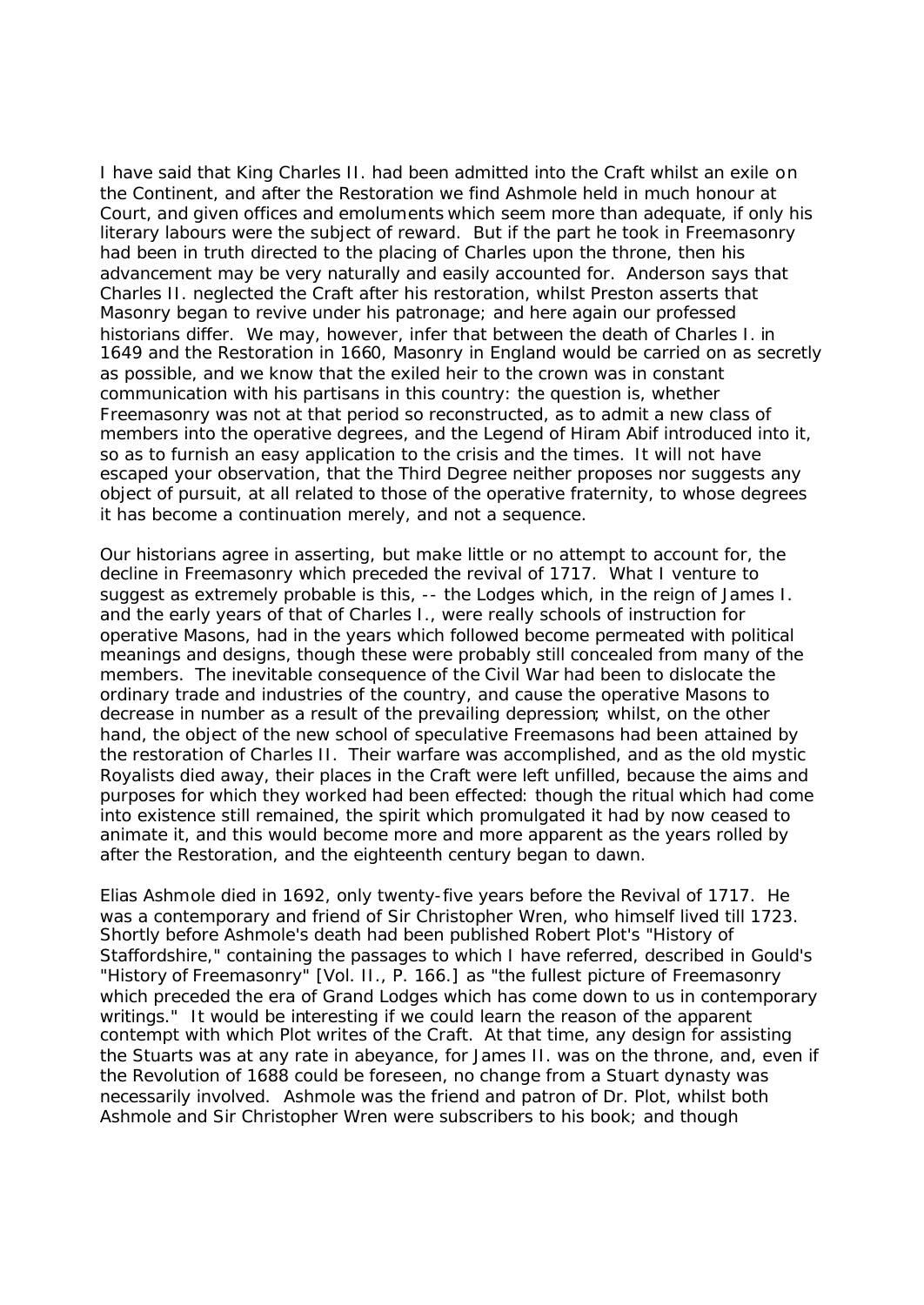something may be set down to the rather indifferent personal character given to Plot by contemporary writers, it may be possible that the tone he adopted had the approval, or acquiescence, of Ashmole, as a part of the policy which had its effect in the general decline of Masonry in England after the Restoration. If less silence had been kept regarding the persons who were members of the Craft in its early speculative days, our task would be easier: as it is, we can only surmise how many of Ashmole's known personal friends may have been Freemasons. Of their considerable number, with the exception of Sir Robert Murray, tradition points only to Wren, almost the only one of Ashmole's associates who survived more than a year or two into the eighteenth century.

Into any supposed connection between Francis Lord Bacon and the Rosicrucians, and through them with the Freemasons, I do not enter: not only, however, has this been claimed, but similarities between passages in the writings of Bacon and some found in Ashmole's technical works, have been pointed out, both in the matter itself and in the methods of publication and typography.[''Francis Bacon and his Secret Society," 1891, p. 338.]

If papers written by Ashmole upon Freemasonry were in existence at the Revival, they may be supposed to have been equally accessible with the old document written by Nicholas Stone, said to have been one of those which were then destroyed, and in equal danger of a like fate. Stone had died in 1647, the year after Ashmole's admission into the Craft, having been all his life a staunch Royalist, and it would be likely enough that writings by him should come into the hands of a Brother who was distinguished by a mind addicted to enquiry, if somewhat also to credulity. Be that as it may, very great mystery surrounds the burning of Masonic papers and records in 1720, both as to the nature of the documents and the reasons for their destruction. I have before said that in one passage in Preston's "Illustrations" referring to this subject, alteration has been made. In the same work occurs this foot-note ["Book 1V., Sec. V.]: - "Many of the fraternity's records of this and the preceding reigns were lost at the Revolution: and not a few were too hastily burnt in our own times by some scrupulous brothers, from a fear of making discoveries prejudicial to the interests of Masonry." This passage appears in the earliest editions of Preston, and should be read in conjunction with statements which exist by contemporary writers, that the burning took place in order that the papers "might not fall into strange hands," and which seem open to an interpretation that the destruction took place after the papers had been given up to the then newly constituted Grand Lodge. In the face of such varied readings, one may be permitted to surmise, that some of these papers contained much that would throw light upon the secret political history of the period from the commencement of the Civil War to the Restoration, as well as of the years preceding the attempt by the first Pretender in 1715, which had called down stern vengeance on the heads of its abettors, and the commotion incident to which could not wholly have subsided when the burning of 1720 took place. Where, or by whom, this regrettable act was done is left untold, except in the most vague and contradictory way, but that it was intentional and deliberate is certain; and if aid had indeed been afforded to the Pretender by prominent Freemasons, there would be the strongest reasons for effectually removing sources of future danger: whilst it is not difficult to comprehend that although, for the immediate purpose, the earlier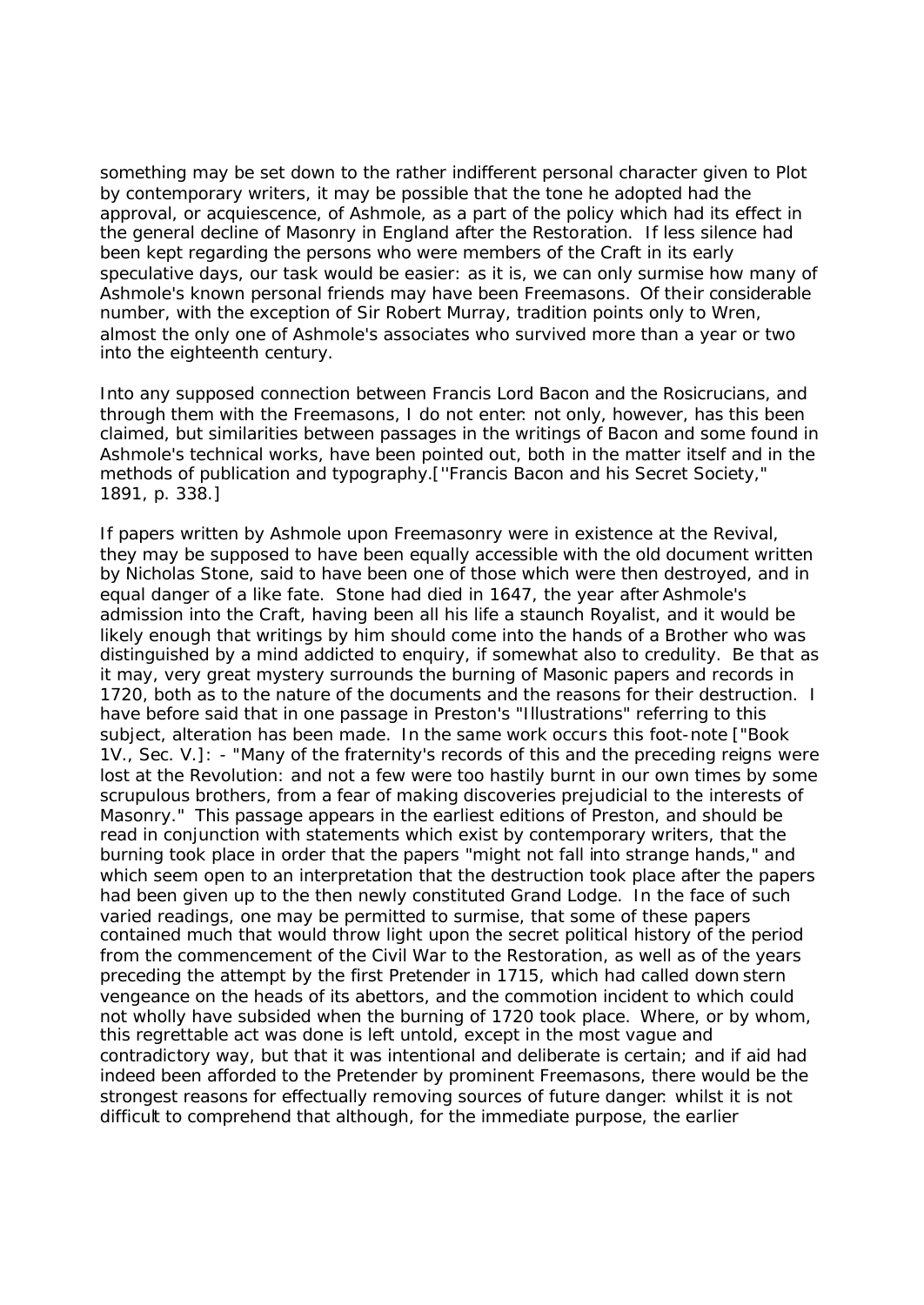documents might with safety have been permitted to survive, yet that to make a clean sweep of all might be thought the safer way, thus wiping out the entire political history with which the Craft had become connected, and leaving free the hands and imaginations of its future historians.

I am far from wishing even to appear dogmatic, but it seems difficult to understand, on what other adequate grounds this burning of documents should have occurred at all; and when we have already - seen that individuals intimately connected with the Revival, were openly accused of themselves "manufacturing" the Third Degree and its Legend, and to this gave no denial, it may be well within the range of possibility that they, or some of their associates, were at least consenting parties to an act of destruction which, from their point of view, would be justified and even laudable. The vista which such a speculation opens before us presents obvious attractions, and I am at least entitled to hope that, at some future day, it may be thought worthy of systematic study and exploration.

Recognising, as I do, that views I have placed before you must of necessity be largely problematical, it is but right I should mention some objections made to them by Thomas de Quincey in his well-known "Inquiry into the Origin of the Rosicrucians and Freemasons."[First published in ''The London Magazine" in 1824.] First, he contends that history - says nothing of the participation by the Freemasons in the Civil War troubles, though other political parties are fully accounted for in that respect; and further, that it is incredible that Cromwell would not have dealt severely with the Craft, unless he had been convinced that its existence was harmless: and he questions whether the inclination of Masons to the Royalist cause was so general as has been supposed. Secondly, he says that internal evidence is against the application of the Third Degree Legend to the death of Charles I., for if it had been so, the inclusion in the ritual of a Master risen again, living and triumphant, would have had no application in the years preceding the Restoration. And he observes that the perhaps later addition of the restored Master to the myth of the slain Master, raises the difficulty that then the slain and restored Masters would not be one and the same, as in the Legend; at the same time admitting that in the case of an hereditary sovereign, and in the succession of a son to his father in the kingly office, here would be pathos, as well as constitutional accuracy, in the symbolism. Thirdly, he objects that, after the Restoration, to continue such a political application would be useless, and that it should then have ceased. Fourthly, he refers the application of the words "Sons of the Widow" to Solomon's Temple, and not to Henrietta Maria, the widow of Charles I. And finally, he says, "the lost word" must be an absurdity, because Charles II. was never in fact lost, but could always have been found and produced, the object being, not to discover him, but to place him upon the throne.

Much of this criticism I have endeavoured to deal with by anticipation. As regards the last two objections, "Sons of the Widow" and "the lost word." I am not greatly oppressed, because a contention that the Legend as a whole was invented by reason of, or applied to, specific historical events, by no means necessitates the appropriation of a particular significance to every detail of the formula, or the undue straining of matters with the object of effecting a complete and satisfactory sequence, when such is nowhere to be found in the other and older portions of our ritual.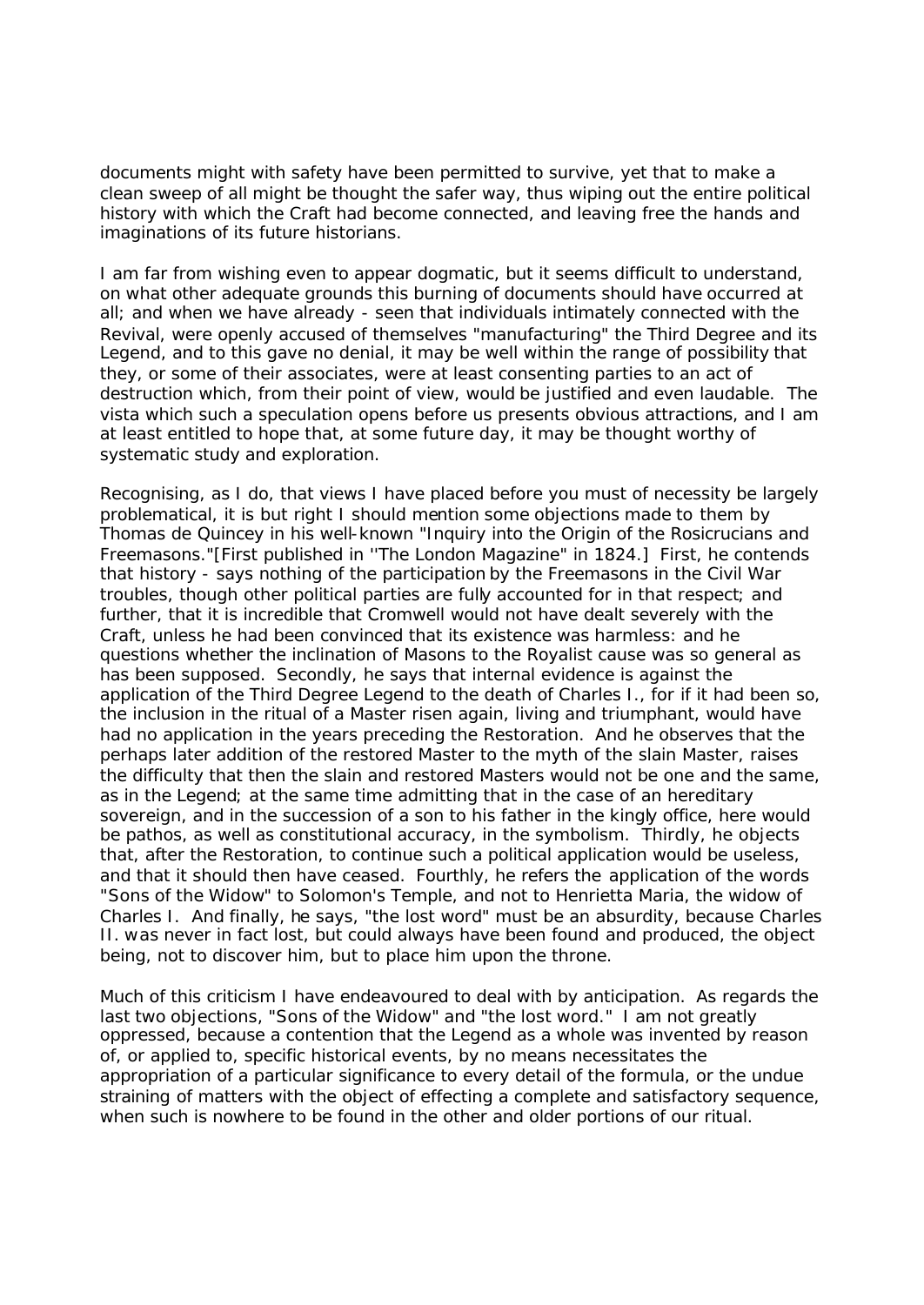I am tempted to quote from Professor Robison's Proofs of a Conspiracy against all Religions and Governments of Europe, carried on in the Secret Meetings of Freemasons, Illuminati and Reading Societies," [Published in 1797.] the following passages relating to Masonic Lodges - "It is not improbable that the covert of secrecy in those assemblies had made them coveted by the Royalists as occasions of meeting. Nay, the Ritual of the Master's Degree seems to have been formed, or perhaps twisted from its original institutions, so as to give an opportunity of sounding the political principles of the candidate, and of the whole of the Brethren present. For it bears so easy an adaptation to the death of the King, to the overturning of the venerable constitution of the English Government of three orders by a mean democracy, and its re-establishment by the efforts of the loyalists, that this would start into every person's mind during the ceremonial, and could hardly fail to show, by the countenances and behaviour of the Brethren, how they were affected. I recommend this to the consideration of the Brethren. I have met with many particular facts which convince me that this use had been made of the meetings of Masons."

Although Robison's book is not one to receive unqualified approbation from us, the extract I have read seems forcibly and tersely put. I think, too, it may fairly be said that Dr. Oliver's later writings present indications, that he had himself become somewhat impressed with this view of the origin and application of the Legend of the Third Degree, a leading feature in which must always be the coincidence, in point of time, between our earliest knowledge of the Hiramic Legend and its formula, and the occurrence shortly before of the most tragic episode that English history contains together with the absence of any other objective powerful enough to call for the origination and adoption of a Masonic ritual.

I ought perhaps to observe that little or nothing appears to turn upon the circumstance, that in his Diary entry of 1682 Ashmole uses only phrases belonging to the Second Degree. The incident he there records was in the nature of a semi-public function, when the introduction of esoteric matters would not only be inopportune but improper; apart from which, the date at which it occurred, and the ingrained habits of secrecy and suppression to which I have made reference, have also to be taken into account.

Whether Elias Ashmole had as much to do with the invention of the Hiramic Legend as has been supposed, must remain for the present an unsolved problem: and his personal identification with it is of but secondary importance, though of the greatest interest in a literary and historic sense. Undoubtedly, the presence of Ashmole as a living actor in the stirring and tragic events we have recalled, his surroundings, associates, inclinations, pursuits, and his successful career after the Restoration, all tend in a direction consistent with conjectures which have been formed; and when they are taken in conjunction with the positive assertions in his Diary, and these last are contrasted with the uniform silence of nearly all his contemporaries on any matter connected with the Craft, it seems difficult to dissociate Ashmole from our subject.